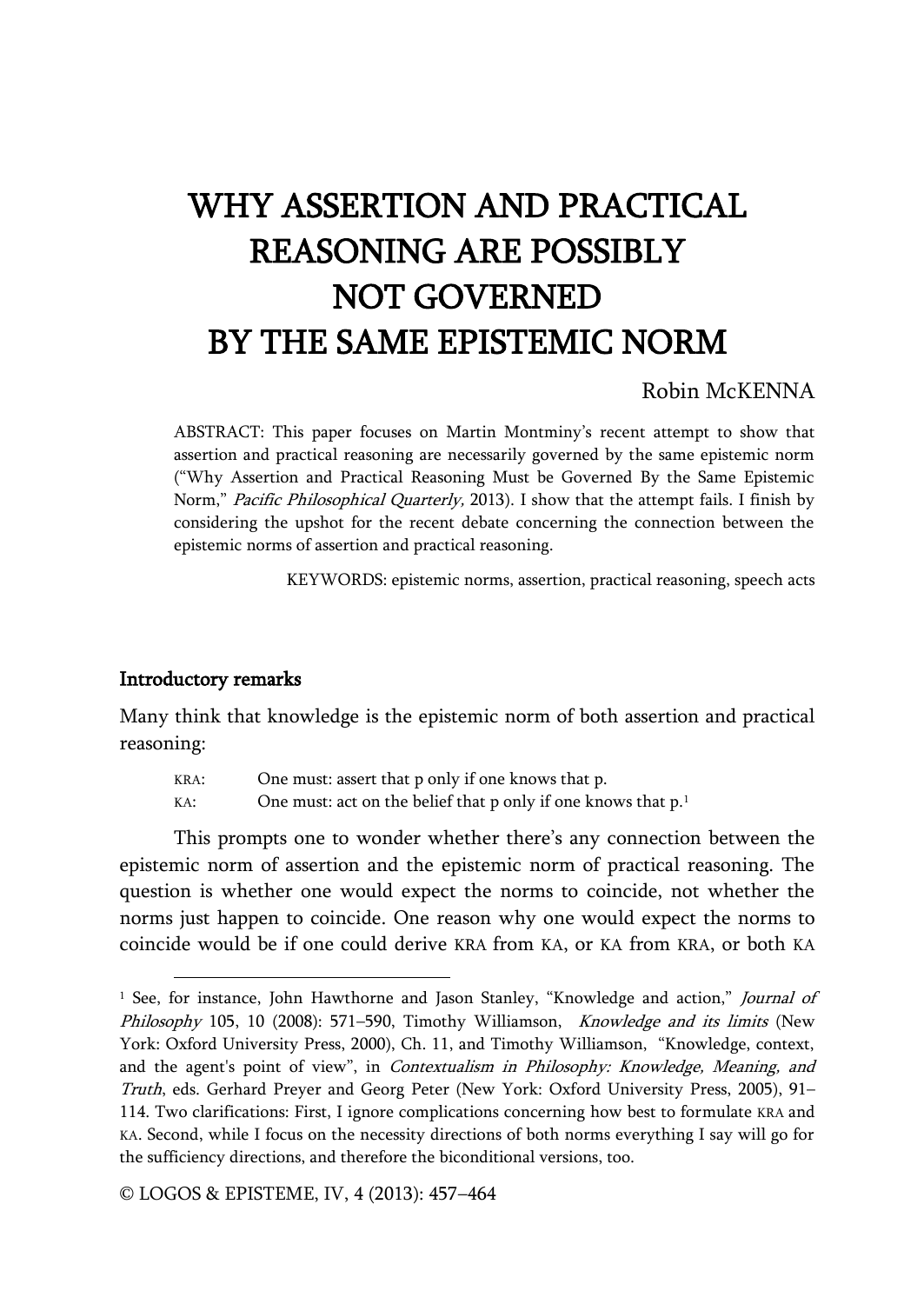and KRA from some third thing. Another reason would be if one had good abductive reasons for expecting the norms to coincide.<sup>2</sup> I'll call the thesis that one would expect the norms of assertion and practical reasoning to coincide 'commonality.'<sup>3</sup>

Martin Montminy<sup>4</sup> argues that KA, together with what he calls the "manifestation norm of assertion," entails KRA. By this he means that any assertion which satisfies the manifestation norm of assertion and is based on known premises (therefore satisfying KA) thereby satisfies KRA. In this paper I argue that the derivation fails. That is, I show that there are assertions which satisfy the manifestation norm of assertion and are based on known premises yet don't satisfy KRA. I, first, outline the derivation and, second, explain why it fails. I finish by discussing the upshot for commonality.

# The derivation

j

Montminy follows a distinguished tradition within speech act theory by taking speech acts in general, and therefore assertion in particular, to be individuated via the attitude they express.<sup>5</sup> A natural suggestion is that assertions express belief:

BRA: One must: assert that p only if one believes that p.<sup>6</sup>

The idea is not that, in order to assert that p, one must believe that p. That would make insincere assertion – asserting that p while believing that not-p – impossible. Rather, BRA is a condition for sincere or non-defective assertion. One's assertion is sincere or non-defective only if one believes that which one asserts. However, as Montminy notes,<sup>7</sup> BRA seems to rule that assertions such as the following aren't defective:

<sup>2</sup> The target of this paper, Martin Montminy, "Why Assertion and Practical Reasoning Must be Governed By the Same Epistemic Norm," Pacific Philosophical Quarterly 94, 1 (2013): 57–68, takes the first route.

<sup>3</sup> I take this label from Jessica Brown, "Assertion and Practical Reasoning: Common or Divergent Epistemic Standards?" Philosophy and Phenomenological Research 84, 1 (2012): 123–157.

<sup>4</sup> Montminy, "Why Assertion and Practical Reasoning Must be Governed By the Same Epistemic Norm."

<sup>&</sup>lt;sup>5</sup> See Kent Bach and Robert M. Harnish, *Linguistic Communication and Speech Acts* (Cambridge: MIT Press, 1979), Ch. 3 for an attempt to give a full taxonomy of the various speech acts based on this idea.

 $6$  Kent Bach, "Applying Pragmatics to Epistemology," Philosophical Issues 18, 1 (2008): 77.

 $7$  Montminy, "Why Assertion and Practical Reasoning Must be Governed By the Same Epistemic Norm," 59.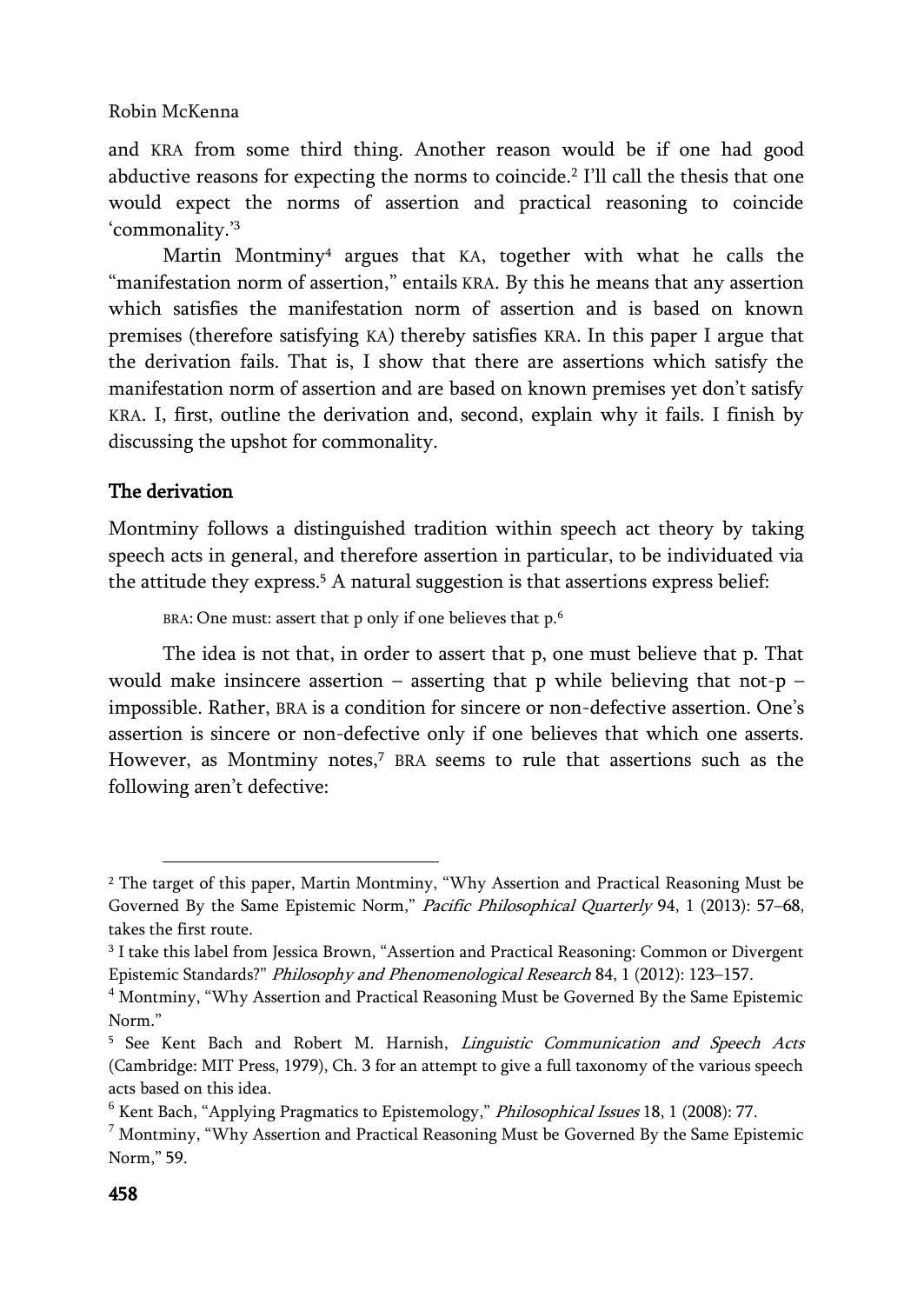#### Why Assertion and Practical Reasoning are Possibly...

DIRECTIONS: Two philosophers, Professor Brown and Professor Green, are debating the quickest way to get to the restaurant. Professor Brown asserts that the quickest way is to turn right. Professor Green doesn't get on at all well with Professor Brown and is disposed to contradict whatever he says. So she asserts that the quickest way is to turn left, not right. However, it just so happens that Professor Green actually believes that the quickest way is to turn left, although that belief played no role in her asserting that the quickest way is to turn left.

Montminy thinks that cases like DIRECTIONS motivate adopting an alternative to BRA, viz.:

MRA: One must: assert that p only if one's assertion manifests one's belief that p.

Again, the idea is not that, in order to assert that p, one must manifest one's belief that p. That would make it impossible to assert that p while not manifesting one's belief that p. Rather, MRA is a condition for non-defective assertion. But what's involved in assertion manifesting belief? Montminy writes:

When a speaker manifests her belief that p in asserting that p, her belief is a motivating reason for her assertion: that the speaker believes that p would explain (at least in part) why she asserted that p.<sup>8</sup>

When one asserts that p one manifests a number of beliefs, viz. those beliefs that, taken together, explain why one asserted that p. For example: imagine that Professor Brown believes both that the quickest way to get to the restaurant is to turn right and that his audience wants to know where the restaurant is, and he asserts that the quickest way is to turn right based on these beliefs. In doing so he manifests both the belief that quickest way is to turn right and the belief that his audience wants to know where the restaurant is.<sup>9</sup> From this account of manifestation, together with MRA, it follows that Professor Green's assertion in DIRECTIONS is defective. It is specified that Professor Green's belief that the quickest way is to turn left played no role in her asserting that the quickest way is to turn left.

Montminy<sup>10</sup> argues that we can derive a knowledge norm of assertion from MRA and KA (the knowledge norm of practical reasoning):

<sup>8</sup> Montminy, "Why Assertion and Practical Reasoning Must be Governed By the Same Epistemic Norm," 59.

<sup>9</sup> Montminy's considered view seems to be that the norm of assertion requires that one knows both that what one asserts is true and that every other belief that one manifests in asserting it is true (Montminy, "Why Assertion and Practical Reasoning Must be Governed By the Same Epistemic Norm," 65).

<sup>&</sup>lt;sup>10</sup> Montminy, "Why Assertion and Practical Reasoning Must be Governed By the Same Epistemic Norm," 62.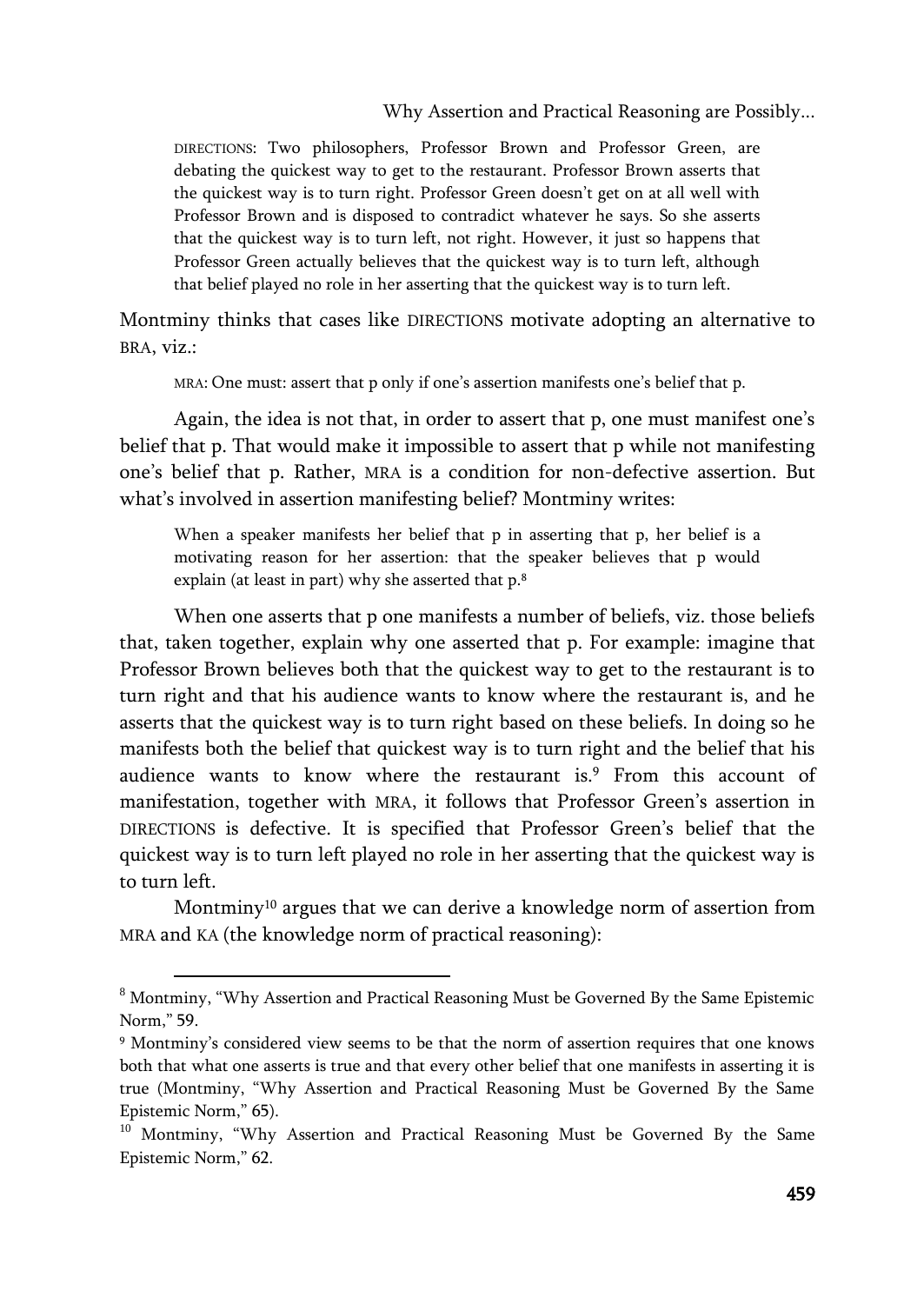- 1. One's assertion that p must manifest one's belief that p (MRA).
- 2. Assertions manifest beliefs when they're based on those beliefs.
- 3. Actions must be based on beliefs that count as knowledge (KA).
- 4. Assertions are a type of (linguistic) action.
- 5. Assertions must be based on beliefs that count as knowledge.
- 6. One's assertion that p must be based on one's knowledge that p.
- 7. One's assertion that p must manifest one's knowledge that p.

The conclusion can be restated as follows:

KMRA: One must: assert that p only if one's assertion manifests one's knowledge that p.

Note that KMRA differs slightly from the original KRA. This is only to be expected, given that the aim is to individuate assertion in terms of the attitude it expresses or manifests. If one thinks that the norm of assertion is knowledge, and one thinks that assertion is individuated in terms of the attitude it manifests, then one will think that assertion manifests knowledge.<sup>11</sup>

# Why the derivation fails

In this section I argue that the derivation fails. I'll start by showing that, on Montminy's intended reading of what is involved in assertion manifesting belief, the derivation is unsuccessful. I'll then argue that the natural amendment to his reading won't help.

Given the quoted passage above, Montminy's intended reading seems to be this:

MANIFESTATION: S's assertion that p manifests the belief that p iff S's belief that p explains in part why S asserted that p.

Now consider this variant on DIRECTIONS:

DIRECTIONS\*: Two philosophers, Professor Brown and Professor Green, are debating the quickest way to get to the restaurant. Professor Brown has asserted that the quickest way is to turn right. Professor Green believes that the quickest way is to turn right. However, while she knows that her grounds for believing this are fairly good, she also knows that they don't suffice for knowledge. Usually, Professor Green only asserts what she thinks she knows. But she also knows that they'll get to the restaurant eventually, whether they turn left or right, and she has no appetite for getting into an argument with Professor Brown. Professor Green reasons as follows:

<sup>&</sup>lt;sup>11</sup> For a similar view see John Turri, "The Express Knowledge Account of Assertion," Australasian Journal of Philosophy 89, 1 (2011): 37–45.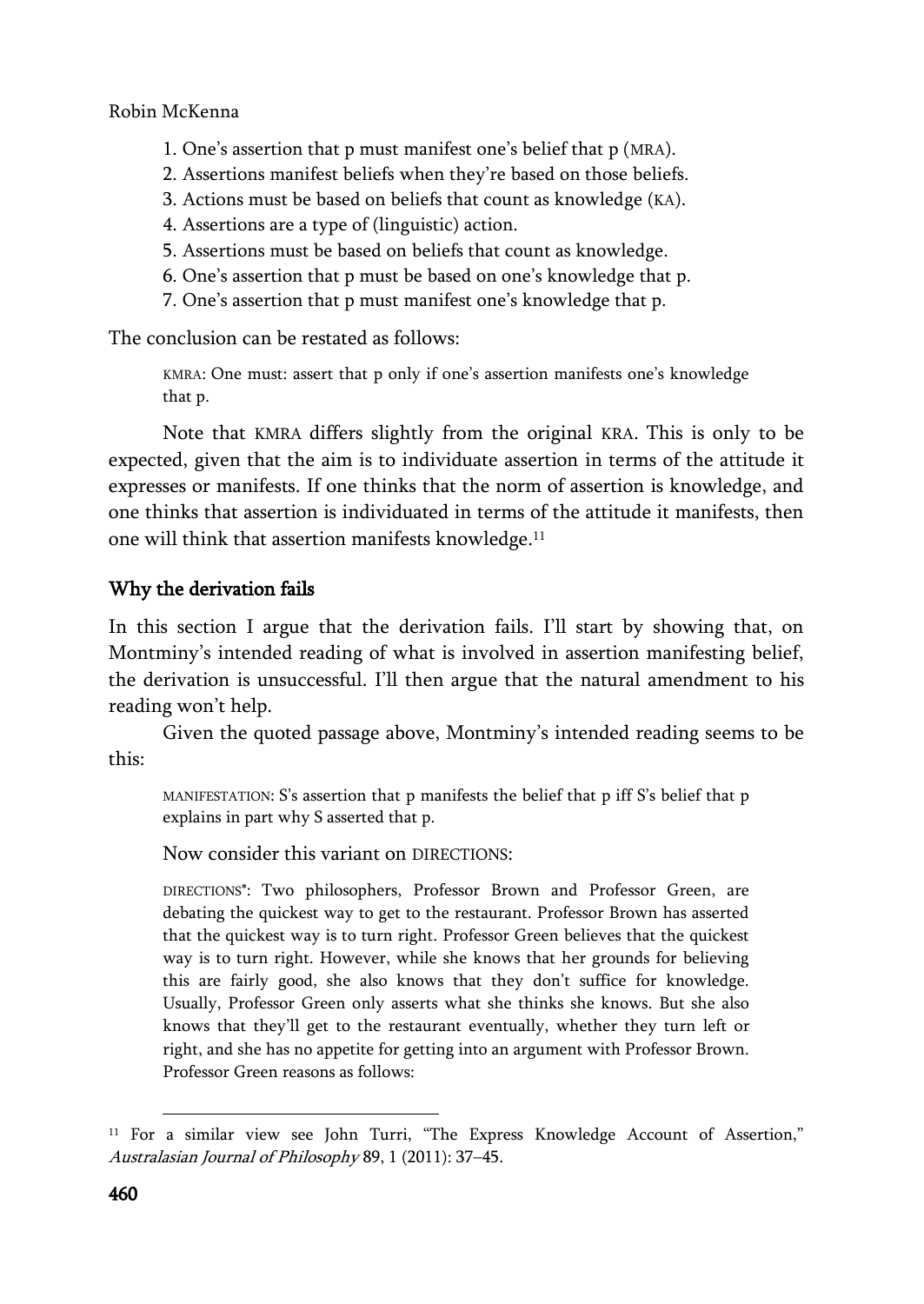- 1. I believe that the quickest way is to turn right, albeit on grounds that don't suffice for knowledge.
- 2. Usually, I only assert what I think I know.
- 3. However, I know we'll get there regardless, and I have no appetite for getting into an argument.
- 4. So I'll assert that the quickest way is to turn right.<sup>12</sup>

According to MANIFESTATION, Professor Green's assertion that the quickest way is to turn right manifests her belief that the quickest way is to turn right. That belief, together with her belief that they'll get to the restaurant eventually whether they turn left or right, explains why she asserts that the quickest way is to turn right. So Professor Green's assertion satisfies MRA. <sup>13</sup> Further, her assertion is based on known premises. She knows that she believes (on grounds that don't suffice for knowledge) that the quickest way is to turn right, and she knows that they'll get to the restaurant regardless. So Professor Green's assertion satisfies KA. However, Professor Green's assertion doesn't satisfy KMRA because, as she herself knows, she doesn't know that the quickest way is to turn right. So the derivation fails. An assertion that p can manifest the belief that p and be based on known premises yet not be known.<sup>14</sup>

The problematic step in the derivation is from (5) to (6):

5. Assertions must be based on beliefs that count as knowledge.

j

6. One's assertion that p must be based on one's known belief that p.

Professor Green's assertion that the quickest way is to turn right must be and indeed is based on beliefs that count as knowledge (her belief that she believes on grounds that don't suffice for knowledge that the quickest way is to turn right, and her belief that they'll get there regardless). But it doesn't follow that Professor

 $12$  Why are steps (1) and (2) required for Professor Green to reach her decision? Imagine that her reluctance to assert what she realises she doesn't know is so great that she needs the reassurance of knowing that she has good grounds for what she asserts, albeit grounds that fall short of knowledge.

<sup>&</sup>lt;sup>13</sup> Objection: Professor Green's assertion manifests the belief that she believes that the quickest way is to turn right, not the belief that the quickest way is to turn right. So it violates MRA. Response: While Professor Green uses her belief that she believes that the quickest way is to turn right as a premise in her practical reasoning (rather than just 'the quickest way is to turn right'), it seems right to say that her decision to assert is still based, in part, on her belief that the quickest way is to turn right. If she didn't have the first-order belief then she wouldn't have decided to assert. She can't have the second-order belief without the first-order belief, and the second-order belief is a vital step in her decision to assert.

<sup>&</sup>lt;sup>14</sup> Note that DIRECTIONS<sup>\*</sup> also shows that an assertion can satisfy BRA (the belief norm of assertion) and be based on known premises yet not be known.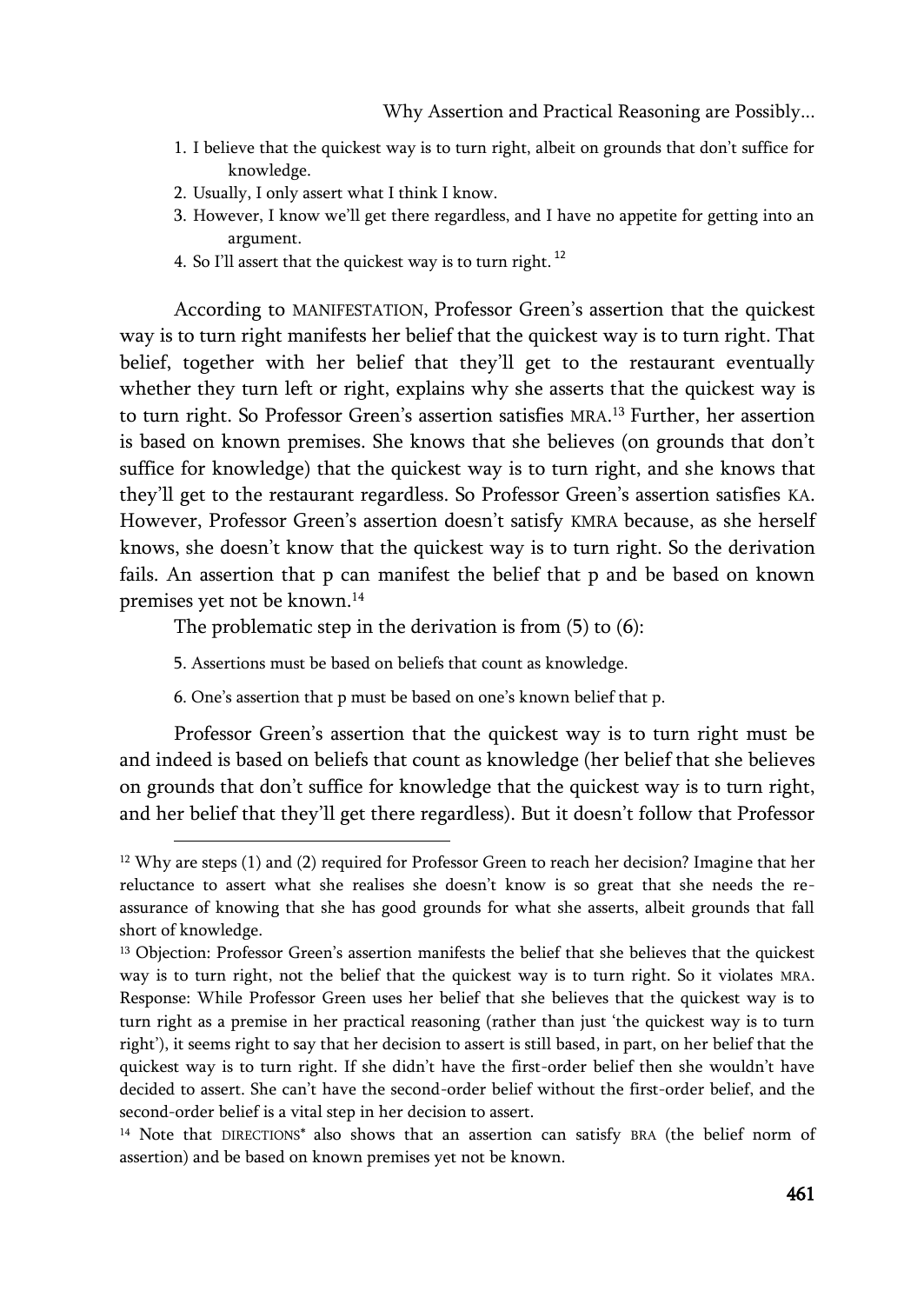Green's assertion that the quickest way is to turn right must be based on her knowledge that the quickest way is to turn right. All that KA requires is that one's assertions, like one's actions in general, must be based on known beliefs. It doesn't require that one's assertion that p must be based on one's known belief that p.

This shows that, on Montminy's intended reading of what is involved in assertion manifesting belief, the derivation fails. But there's a fairly natural amendment that one might think will save the derivation:

MANIFESTATION\*: S's assertion that p manifests the belief that p iff S's belief that p non-deviantly causes S to assert that p.<sup>15</sup>

There are all sorts of ways in which one's belief that p can deviantly cause one to assert that p. For example, say that I believe that the bank is round the corner, intend to deceive my interlocutors by asserting that the bank isn't round the corner, but misspeak and assert that the bank is round the corner. So perhaps Professor Green's belief that the quickest way is to turn right causes her to assert that the quickest way is to turn right, but in a deviant way. To make this plausible, note that it's specified that Professor Green usually only asserts what she thinks she knows. This case, in which she asserts yet knows that she lacks knowledge, is an exception to the rule. Exceptions to a rule are deviant.

Consider another variant on DIRECTIONS:

DIRECTIONS\*\*: Two philosophers, Professor Brown and Professor Green, are debating the quickest way to get to the restaurant. Professor Green believes that the quickest way is to turn right. However, while she knows that her grounds for believing this are fairly good, she also knows that they don't suffice for knowledge. However, Professor Green is habitually fairly lax in her assertions; she often asserts things she hasn't got particularly good grounds for believing. Further, she knows this about herself. Professor Green reasons as follows:

- 1. I believe that the quickest way is to turn right, albeit on grounds that don't suffice for knowledge.
- 2. I usually assert based on grounds that don't suffice for knowledge.
- 3. So I'll assert that the quickest way is to turn right.

Again, Professor Green's assertion is based on known premises, and it's specified that she habitually asserts even when she realises that she lacks knowledge. It's hard to see how her belief that the quickest way is to turn right could have caused her assertion that the quickest way is to turn right in a nondeviant way. So the amended MANIFESTATION\* won't save the derivation.

<sup>15</sup> Montminy himself suggests this reading at one point (Montminy, "Why Assertion and Practical Reasoning Must be Governed By the Same Epistemic Norm," 59 fn. 7).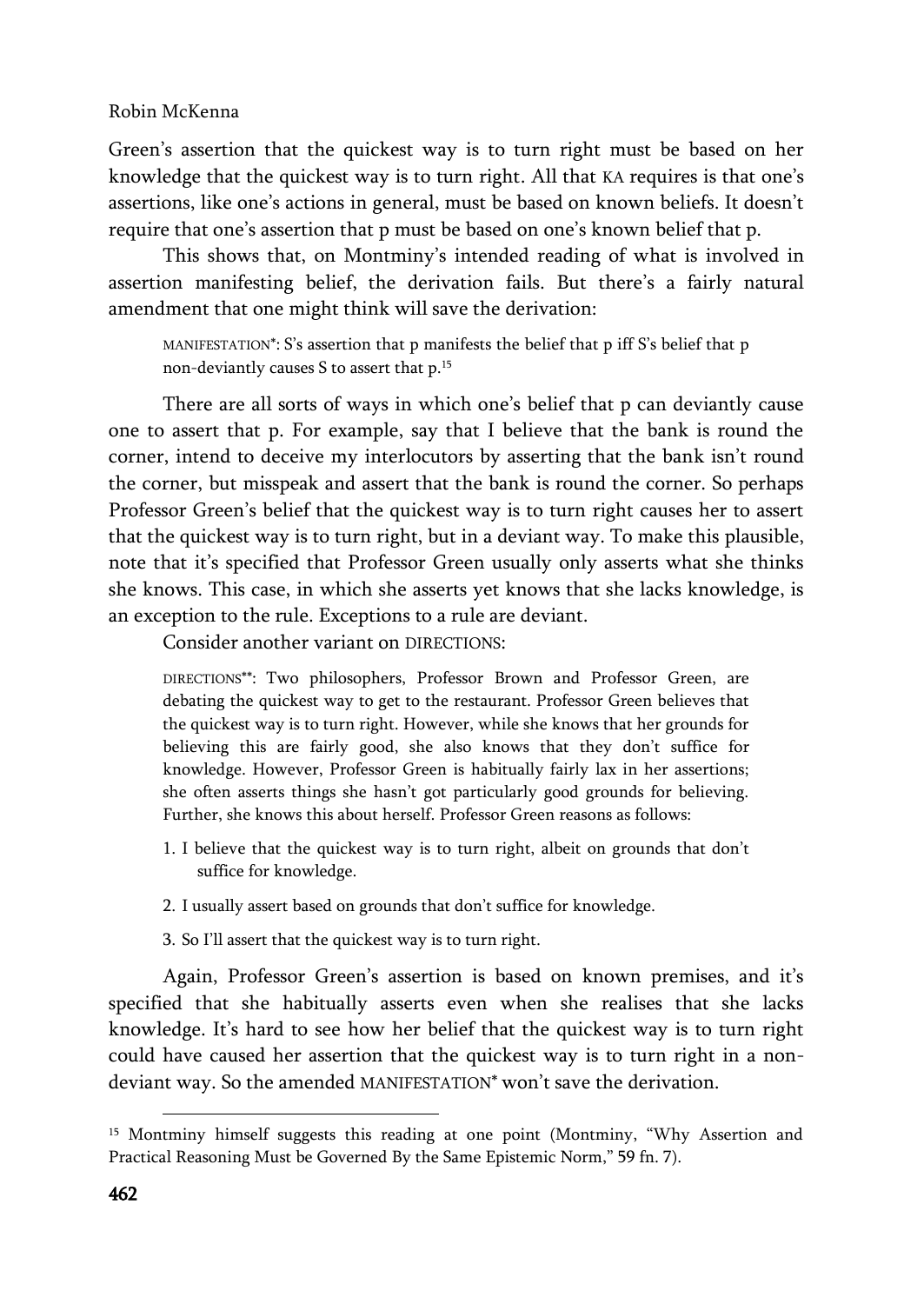## Whither commonality?

j

Where does this leave commonality (the idea that we should expect there to be a common epistemic norm of assertion and practical reasoning)? I mentioned in the introductory section that there are two reasons one might have to endorse commonality. The first would be if one could derive the norm of assertion from the norm of practical reasoning, the norm of practical reasoning from the norm of assertion, or the norm of assertion and practical reasoning from the norm of some third thing. I'm skeptical about the prospects for carrying out any of these derivations.<sup>16</sup> The second would be if one had good abductive grounds for expecting the norms to coincide. I think this is a far more promising route, and I'll finish by discussing one possible ground.

It seems clear that we often use assertions as reasons for action.<sup>17</sup> If I assert that the restaurant is round the corner to my audience then, assuming we're in a normal sort of situation, I expect my audience to act on my assertion, and my audience expects to be able to act on my assertion. If we assume that knowledge is the norm of practical reasoning, this provides some support for thinking that knowledge is the norm of assertion. I wouldn't expect my audience to act on my assertion if I didn't expect them to take me to know that the restaurant is round the corner, and my audience wouldn't expect to be able to act on my assertion if they didn't expect me to assert only if I know that the restaurant is round the corner. I certainly don't think one could derive KRA from KA on this basis.<sup>18</sup> Rather, the idea would be that the best way to make sense of both my expectation and my audiences' expectation would be if knowledge were the norm of assertion as well as the norm of practical reasoning.

While I think this sort of strategy is promising, a word of warning. Both KRA and KA are exceptionless norms. Knowledge isn't the norm of most assertion or most practical reasoning, knowledge is the norm of all assertion and all practical reasoning. But all we have are the observations that we often use assertions as reasons for action, and that in normal situations speakers expect audiences to act on their assertions, and audiences expect to be able to act on speakers' assertions. While this might suggest that knowledge is often the norm of

<sup>&</sup>lt;sup>16</sup> Brown ("Assertion and practical reasoning") provides a battery of arguments against a range of possible derivations.

<sup>&</sup>lt;sup>17</sup> McKinnon makes this observation, and suggests that it provides abductive support for commonality (Rachel R. McKinnon, What I Learned in the Lunch Room about Assertion and Practical Reasoning," Logos & Episteme 3, 4 (2012): 568).

<sup>&</sup>lt;sup>18</sup> Brown ("Assertion and practical reasoning," 144-155) argues convincingly that such a derivation would fail.